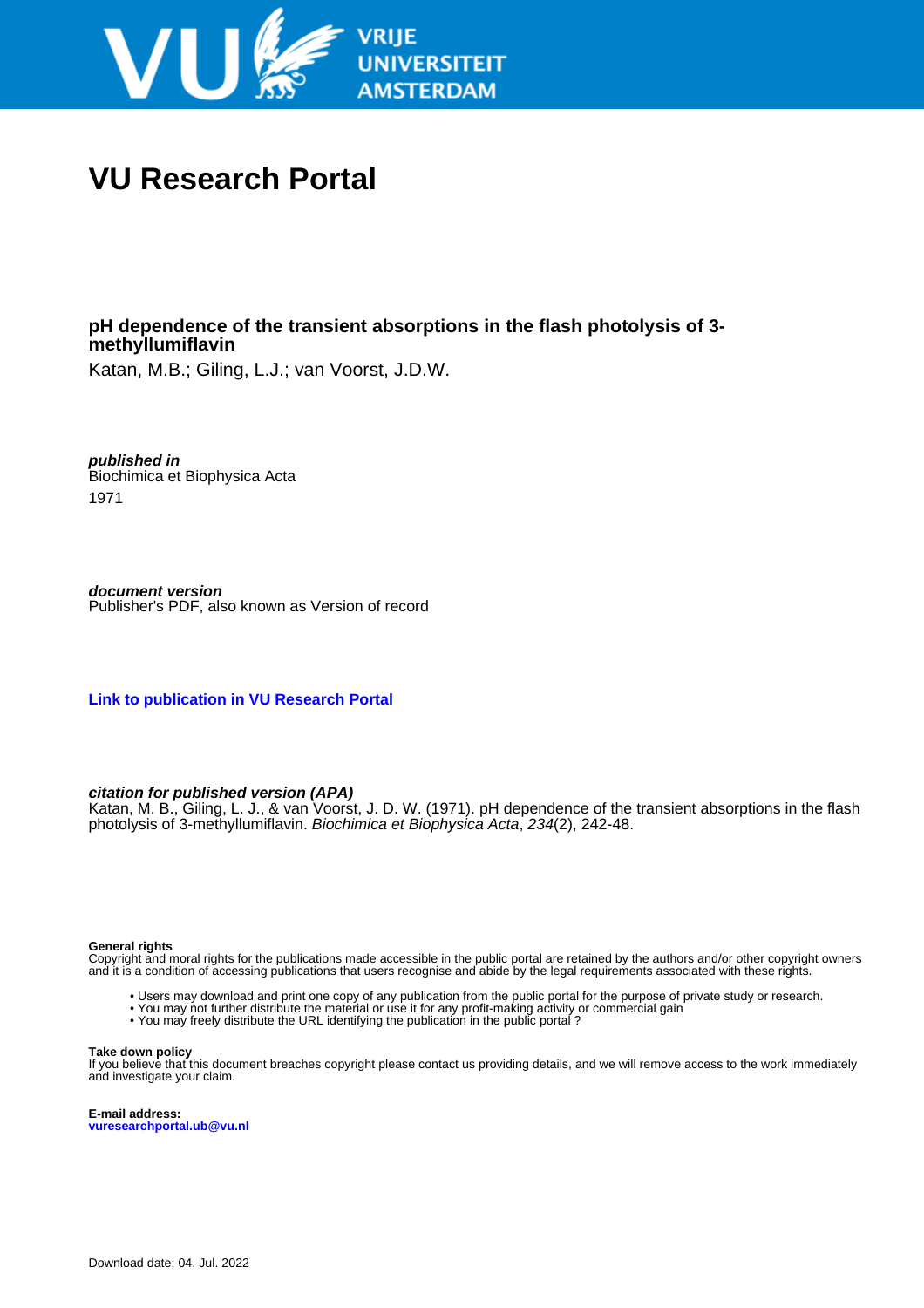### BBA 46109

# pH DEPENDENCE OF THE TRANSIENT ABSORPTIONS IN THE FLASH PHOTOLYSIS OF 3-METHYLLUMIFLAVIN

M. B. KATAN, L. J. GILING AND J. D. W. VAN VOORST

*Laboratory for Physical Chemistry\*, University of Amsterdam, Amsterdam (The Netherlands)*  (Received November 23rd, 1970)

#### **SUMMARY**

I, 3-Methyllumiflavin has been studied by flash photolysis in aqueous buffers. Transient absorption spectra have been recorded at pH values varying from 3.1 to 8.8.

2. It is concluded that: (a) The photoflash creates at least two different transient species. (b) One of these transient species, with an absorption maximum at  $380 - 390$  nm, has a structure and/or decay that is affected by pH.

#### INTRODUCTION

Photo-excited flavins can oxidize a great variety of organic substances, among which NADH<sup>1</sup>, amino acids<sup>2</sup> and nucleotides<sup>3</sup>. Such reactions provide convenient *in vitro* models for the enzyme-catalysed oxidations which flavins perform *in vivo.*  Besides, the photo-reactions of flavins might be of interest by themselves, because of their role in photosynthetic electron transport<sup>4,  $5$ </sup>.

One aspect of the photoreduction of flavins, which is not well understood, is the influence of pH on the reaction rate as reported by PENZER AND RADDA<sup>2</sup> and PENZER<sup>6</sup>. Because the course and the rate of a photoreaction are often determined by the properties of the intermediate state(s), we undertook a direct study of the excited molecule (or its transient photoproduct) in media of different pH. For this we used the flash photolysis technique.

#### MATERIALS AND METHODS

#### *Materials*

3-Methyllumiflavin *(3,6,7,9-tetramethylisoalloxazine,* I), was a generous gift from Prof. P. Hemmerich in Konstanz. It has the same optical properties as FMN or riboflavin, but is much more stable. We used it without further purification.

The following buffers were used: glycine  $+$  HCl, pH  $<$  4.0; sodium acetate  $+$ acetic acid, pH 4.0-5.5;  $K_2HPO_4 + KH_2PO_4$ , pH 5.5-7.5;  $H_3BO_3 + KOH$ , pH  $>$  7.5. The buffer concentration was o.1 M throughout the experiments. All reagents were of *pro analysis* grade. Doubly distilled, deionised water was used throughout.

<sup>\*</sup> Postal address: Nieuwe Prinsengracht 126, Amsterdam, The Netherlands.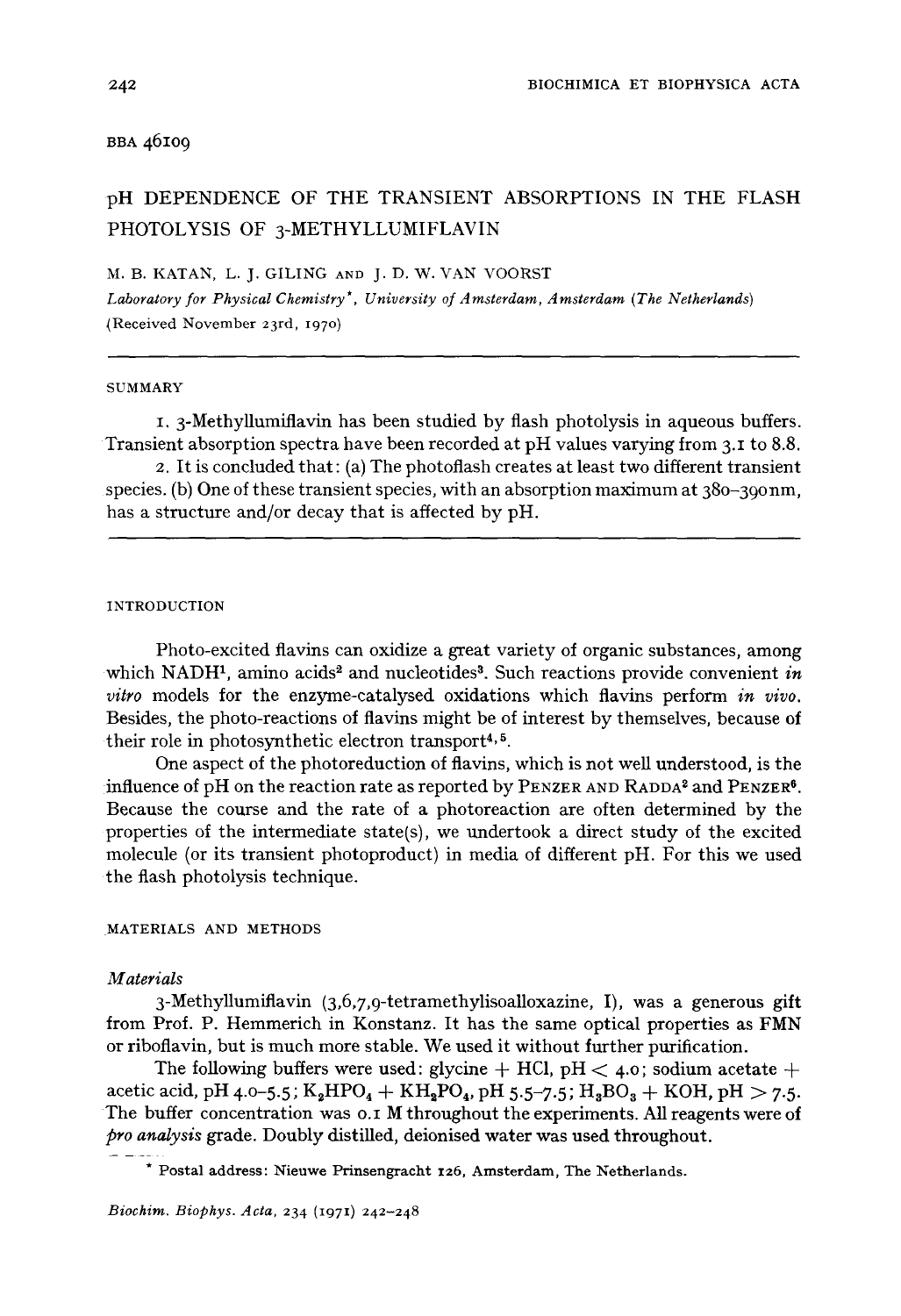

#### *Stationary spectra*

In order to determine the flavin concn. ( $\varepsilon$  at 440 nm 11500 moles, cm<sup>-1</sup>. 1<sup>-1</sup>, see ref. 7) and the extent of photodestruction, stationary spectra were recorded on a Cary-14 spectrophotometer before and after each experiment.

## *Preparation of cells*

We used a cylindrical quartz cell with an optical path length of  $8.7 \text{ cm}$ . A cylindrical quartz cuvette with a path length of I cm was attached to the cell by means of a small side-arm. In this cuvette the stationary spectrum could be measured.

 $O<sub>2</sub>$  was removed from the cell by the following procedure: The cell was connected by glass tubing to two glass bulbs, and the whole system was attached to a high-vacuum line. The solution was then degassed in one of the bulbs by repeated cycles of freezing, pumping and thawing, and afterwards the solvent water was distilled into the other bulb, frozen, pumped, and distilled back. Finally, the solution was poured into the cell and the cell sealed off.

In this way, an air pressure of less then  $10^{-5}$  mm Hg was obtained, corresponding to an  $O_2$  concentration in the solution of less than  $10^{-12}$  M.

# *Temperature*

All experiments were conducted at room temperature.

# *Flash apparatus*

The cylindrical flashlamp, which had a flash duration of about  $\frac{1}{5}$  usec, produced at a mean energy of about 360 J about  $2 \cdot 10^{18}$  light quanta in the region above 380 nm  $(26000 \text{ cm}^{-1})$ . A cylindrical plastic filter around the cell was used to cut off all light below 380 nm.

Two different detection systems were available:

(I) The spectrophotographic method producing at a fixed time delay in one shot a survey of the whole spectrum. This was achieved by means of a spectroflash triggered by the photoflash, and a Hilger quartz-medium spectrograph. The spectra were recorded on Kodak High Speed Infrared 35 mm film, these photographs were traced on a Kipp DD2 densitometer, and the densities were converted to light intensities by means of film-sensitivity curves. As a check several experiments were repeated on Kodak Tri-X Pan film, because High Speed Infrared film has a different sensitivity above and below 370 nm.

(2) The kinetic photorecording method giving the absorption at one wavelength as a function of time. As detection system we used a Zeiss MM 12 double monochromator and the photomultipliers EMI 9558 Q and 9684 A. The electric signal was displayed on an oscilloscope and photographed.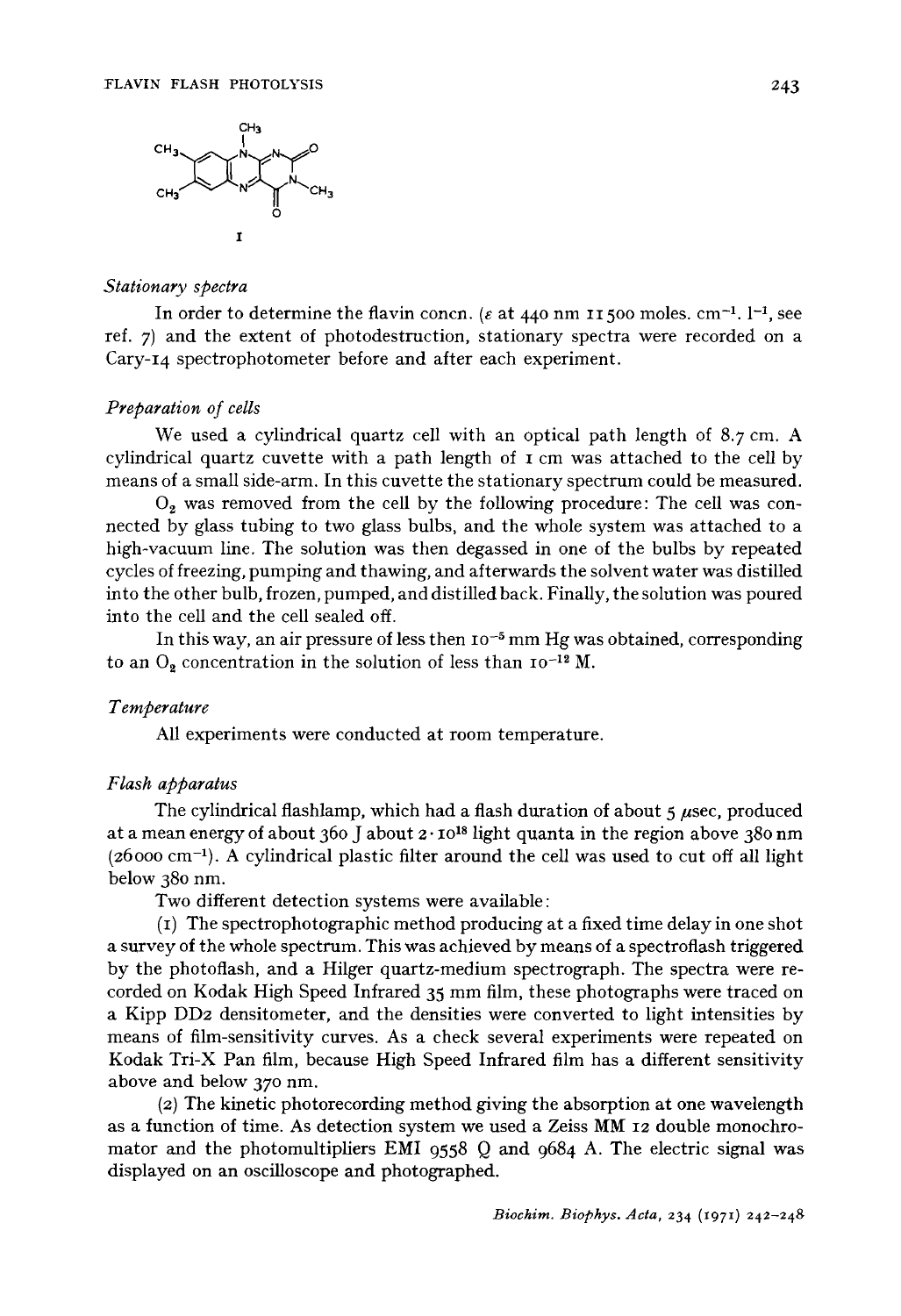#### RESULTS

## *General appearance of the transient spectra*

**Fig. I shows an example of the time dependence of the optical absorption as caused by the photoflash on a pH 5.3 solution. Upon flash photolysis the permanent**  absorption at  $446$  nm  $(22400 \text{ cm}^{-1})$  is bleached (causing a negative change in absorption), while new maxima appear around 295 mn  $(34000 \text{ cm}^{-1})$ , 650 nm  $(15000 \text{ cm}^{-1})$ **and in the region of 480-580 nm (21o00-18000 cm-1).** 

Between 350 and 400 nm (29000 and 25000 cm<sup>-1</sup>) the situation is somewhat complicated. After flash photolysis the second absorption band of the flavin at 370 nm **should be bleached like the first absorption band at 446 nm, causing likewise a negative change in absorption in the difference spectrum (which compares the situation before**  and after the flash). At 6 usec after the flash, however, we observe a temporary increase in absorption, with a maximum around 390 nm (26000 cm<sup>-1</sup>). This indicates that the photoflash creates a fairly strong transient absorption in this region. At  $\Delta t =$ **5 ° #sec the difference spectrum shows a negative change in absorption, indicating**  that the decay of the transient at 390 nm goes faster than the recovery of the ground**state flavin molecules.** 

**Except for a small permanent change, over a long time all absorption changes go to zero. (Photodestruction was less than 1% per flash as determined from the sta**tionary absorption at 440 nm).

We checked if there was any detectable transient absorption in the infrared part of the spectrum at pH 3.1 and 6.9. Because of the lack of film sensitivity at these **wavelengths, the observations were made point by point with the kinetic set-up. In**  the region investigated  $(800-1100 \text{ nm}, 12500-9000 \text{ cm}^{-1})$  the results were all negative.

### *pH egects*

**Fig. 2 shows the change in absorption of a flavin solution in buffers of different** 



Fig. 1. Transient change in absorption at different time intervals after the photoflash.  $25 \mu M$ **3-methyllumiflavin in** o.i M **acetate buffer,** pH 5.3-

Fig. 2. Uncorrected transient change in absorption of  $25 \mu M$  3-methyllumiflavin in buffers of various pH, at 6 usec after the photoflash. The spectrum at  $pH$  7.5 is shown completely. The **changes in the spectra at the other pH values are shown only in the region where they differ appreciably from that at pH** 7.5.  $-$  --, pH 7.5;  $-$  -----, pH 8.8;  $-$ -----, pH 5.3;  $-$ , pH 4.0; ...... **, pH 3.I.** 

*Biochim. Biophys. Acta,* **234 (1971) 242 248**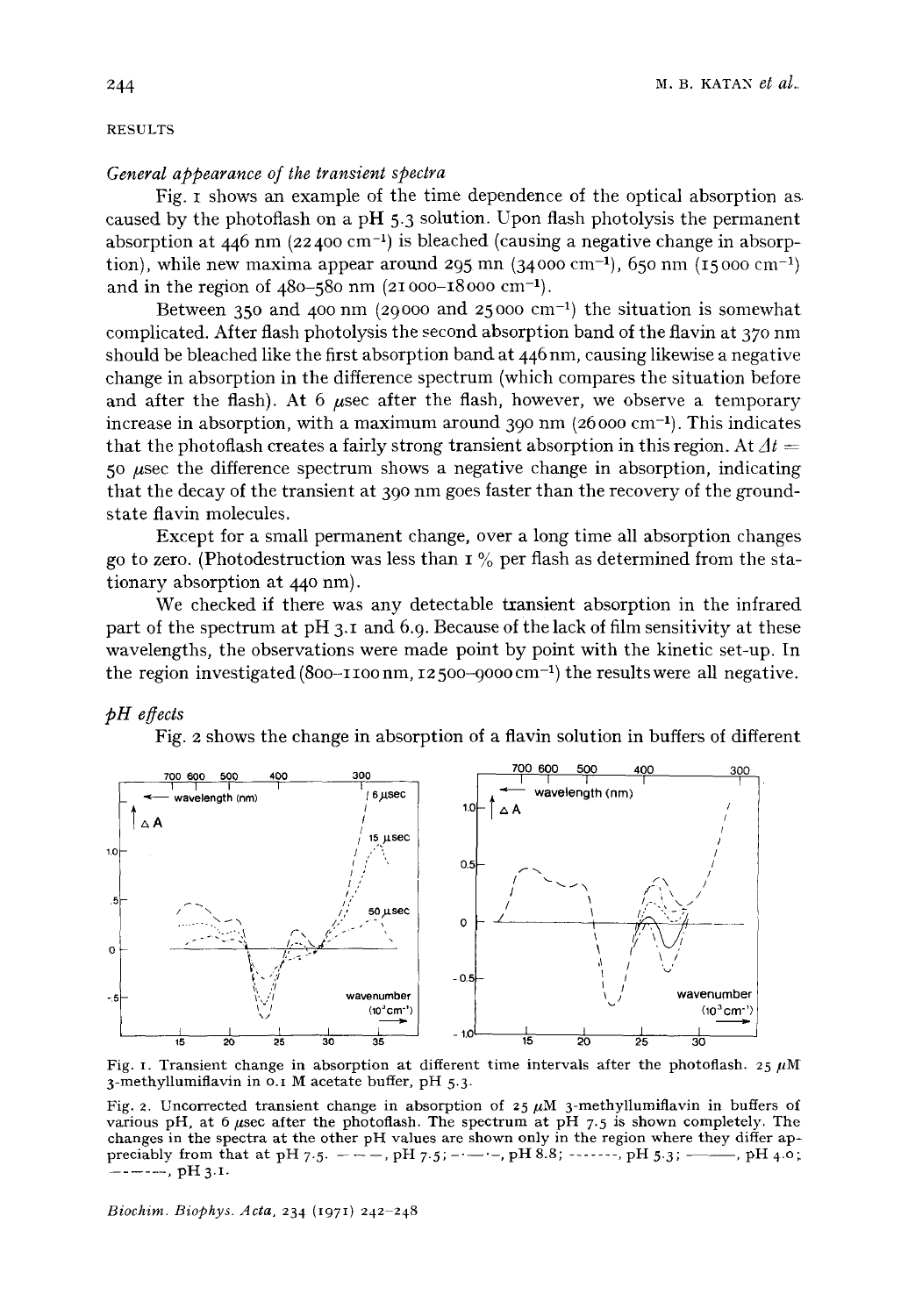pH at  $\Delta t = 6$  usec after the flash. Changing the pH affects the spectrum mainly in the region from 360 to 400 nm (28000 to 25000 cm<sup>-1</sup>); the absorption of the band at 380-390 nm increases with increasing pH.

#### *Kinetic measurements*

In Fig. 3 the transient absorption at different wavelengths is given as a function ~f time.



Fig. 3. Transient change in absorption of 25  $\mu$ M 3-methyllumiflavin as a function of time, at several wavelengths.  $\ldots$ , pH 8.8;  $\ldots$ , pH 3.I.

At 300 nm (34000 cm<sup>-1</sup>), 570 nm (18000 cm<sup>-1</sup>) and 700 nm (14000 cm<sup>-1</sup>), the decay stays roughly the same throughout the pH range studied.

At every pH, the transient absorption at  $570 \text{ nm}$  (18000 cm<sup>-1</sup>) decays several times slower than that at 700 nm  $(14000 \text{ cm}^{-1})$ . We feel that this points to the presence of at least two different transient species.

The behaviour at 390 nm (26000 cm<sup>-1</sup>) varies with pH. At pH 8.8 there is a transient absorption lasting more than 100  $\mu$ sec (it decays faster than the transient at 570 nm, but slower than that at 700 nm). When the pH is lowered, the transient absorption in this region becomes smaller and lasts shorter; at about 50  $\mu$ sec after the flash it even becomes negative. This shows that the decay of this transient goes faster than the total recovery of the ground-state molecules. At pH 3.1 the transient absorption has become so weak that it is overwhelmed by the decrease of the stationary flavin band around 370 nm; the net result is a negative change in absorption.

Analysis of the kinetics showed no clear-cut first- or second-order behaviour at any wavelength.

In acid media the transient absorption at 300 nm had a "tail" that took more than IO msec to go back to zero. The phenomenon was clearly visible in glycine-HC1 buffer at pH 3.1 and in acetate at pH 4.0, and less clearly in acetate at pH 5.3. The addition of  $25 \mu M$  KI to a pH 4.0 solution left this "tail" more or less unchanged. In all these cases the same tail could be recognised in the decrease in absorption at 446 nm and 370 nm; evidently it took more than 200 msec for all flavin molecules to return to their ground state. We did not investigate this very long-lived acid transient any further.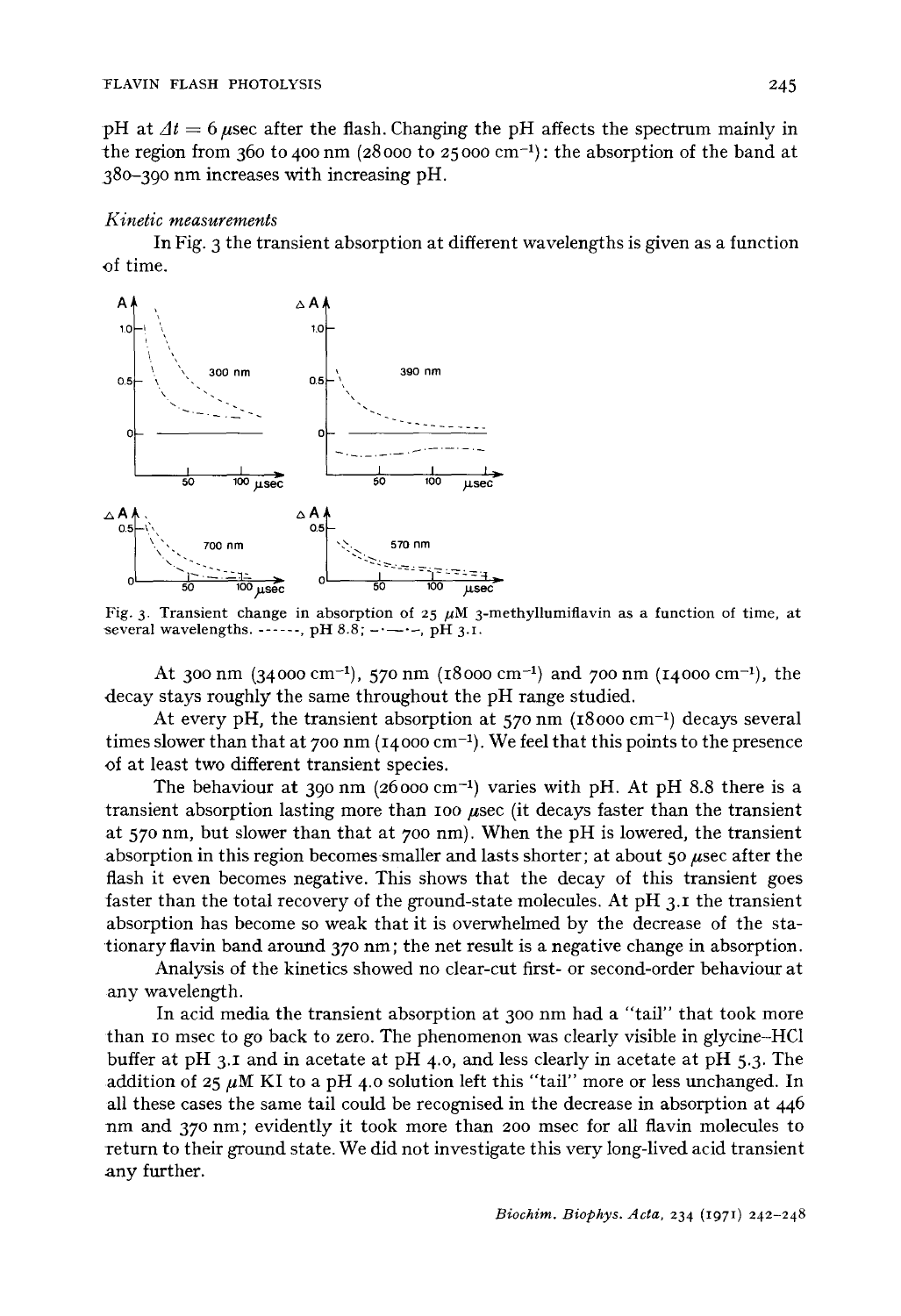# *Calculation of the pure transient spectra*

The difference spectra compare the situation before the flash, where all flavin molecules are in their ground state, with the situation just after the flash, where some of the flavin molecules have been excited into metastable transient states and are now absorbing at other wavelengths; the background of ground-state absorption has now become proportionally less. If we want to obtain the pure absorption spectrum of the transients, then we must correct the difference spectra for this decrease in ground-state absorption.

In order to get some idea of what the pure transient spectrum should look like, we flashed at different energies a cell with a flavin concentration of 10  $\mu$ M, (in o.1 M phosphate buffer,  $pH_0(0)$ , which was considerably lower than that used in other experiments. When we increased the flash energy from 360 to 600 J or IOOO J, the transient absorptions did not increase much. This indicates, that a 36o-J flash produced already enough quanta to excite most of the molecules into some metastable state. We therefore added the ground-state absorption of these molecules to the difference spectrum, and thus obtained an idea of what the pure transient spectrum should look like; it appeared that the pure transient absorption at  $440$  nm is about equal to the transient absorption around 570 nm, where the ground-state does not absorb.

With this in mind, all other difference spectra can be corrected for the decrease in ground-state absorption, and in this way spectra can be obtained which show absorption of the transient species only.

For this, we used the following method:

 $(i)$  The pure transient absorption at 440 nm is about equal to the measured transient absorption at 570 nm. By adding this absorption to the decrease in absorption in the difference spectrum at 440 nm *(cf.* Fig. 2), an estimate could be made of the fraction of flavin molecules that had not yet returned to the ground state at  $\Delta t =$  $6~\mu$ sec.

(2) Before the flash experiment, the initial optical absorption was measured. This spectrum was multiplied by a correction factor so as to make it correspond to the decrease in absorption that the fraction of flavin molecules estimated in (I) would cause in an 8.7 cm cell.

(3) We added this background-correction spectrum to the difference spectrum. In order to relate the experiments at different pH to the same concentration of excited molecules, we divided the resulting spectrum by the true decrease in absorption at 440 nm as estimated in (I).

The method just described may introduce quite a few errors. However, the general appearance of the corrected spectrawas not too sensitive to changes in the correction factor, and the effect of pH on the 390 nm-band remained clear whatever the correction.

Fig. 4 shows the result for several pH values. It is to be noted that the result obtained at high pH agrees quite well with the data of KNOWLES AND ROE<sup>3</sup>.

# *Effect of triplet quenchers*

The influence of Cu<sup>2+</sup>, a typical triplet quencher, was investigated at pH  $5.2$ . At pH 6.9, where Cu<sup>2+</sup> is insoluble, we investigated the influence of  $O_2$ , which is also paramagnetic. Both  $10^{-3}$  M Cu<sup>2+</sup> and O<sub>2</sub> at atmospheric pressure (corresponding to a concentration of 250  $\mu$ M) quenched all transients. At every wavelength the transient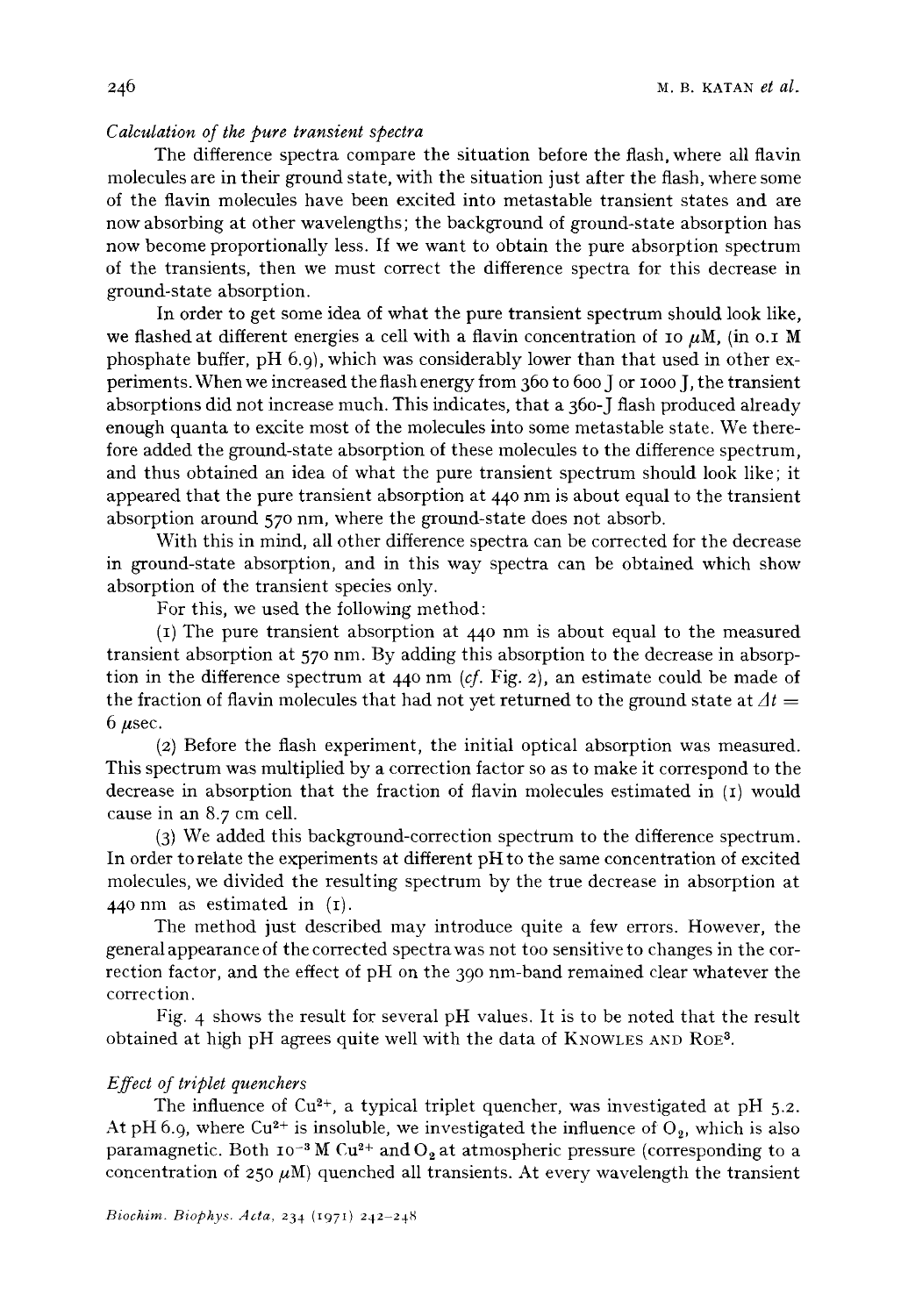absorption at  $t = 6$  usec was much lower than without added quenchers, and at  $t = 15$  usec there was little or no transient absorption left.

The influence of  $25~\mu$ M KI was investigated by the kinetic method at pH 4.0. In this case, both the increase in absorption at 300, 570 and 700 nm and the decrease at 446 and 370 nm decayed much faster than without added  $I^-$ .



Fig. 4. Absorption spectrum of the pure transient species, at various pH values. Only one spectrum (pH 4.0) is shown completely; the other spectra are only shown in so far as they differ from the spectrum at pH 4.0.  $---$ , pH 7.5; ......, pH 8.8; ......, pH 6.6;  $---$ , pH 5.3; - $pH$  4.0;  $\longrightarrow$ ,  $pH$  3.1.

Fig. 5. Pure transient absorption at 380 nm as a function of pH.

#### DISCUSSION

From the data mentioned above it follows that at least two different transient species are present after the photoflash. Also clear is the fact that the transient absorption at 380-390 nm, as measured at 6  $\mu$ sec after the flash, is the only one that is affected by the pH of the solution.

This dependence, however, can be explained in different ways. Firstly we can assume that the excited state, or some reversibly formed photoproduct, giving rise to the absorption at 380-390 nm, is subject to an equilibrium of the type  $M + H^+$  $\Rightarrow$  MH<sup>+</sup> which is already established within 6 usec after the photoflash<sup>8,9</sup>. On the other hand, it could be that the initial decay of the photo-excited state is much faster in acid media than in neutral or slightly basic solutions. To solve this problem additional experiments on a time scale in the nsec range with a pulse laser have to be done.

In Fig. 5 the transient absorption at 380 nm and at 6  $\mu$ sec after the flash is plotted as a function of pH. The result does not seem to point to a specific acidity constant.

As regards the nature of the transient species absorbing at 380-390 nm there are still difficulties in the assignment. KNOWLES AND ROE<sup>3</sup> obtained similar transient spectra by flashing lumiflavin in aqueous neutral solution and in chloroform. They assigned the absorption maxima at 390 and 650 nm to the absorption from the lowest triplet state of the flavin molecule. The presence of a triplet species was made clear by triplet-triplet energy transfer to acridine.